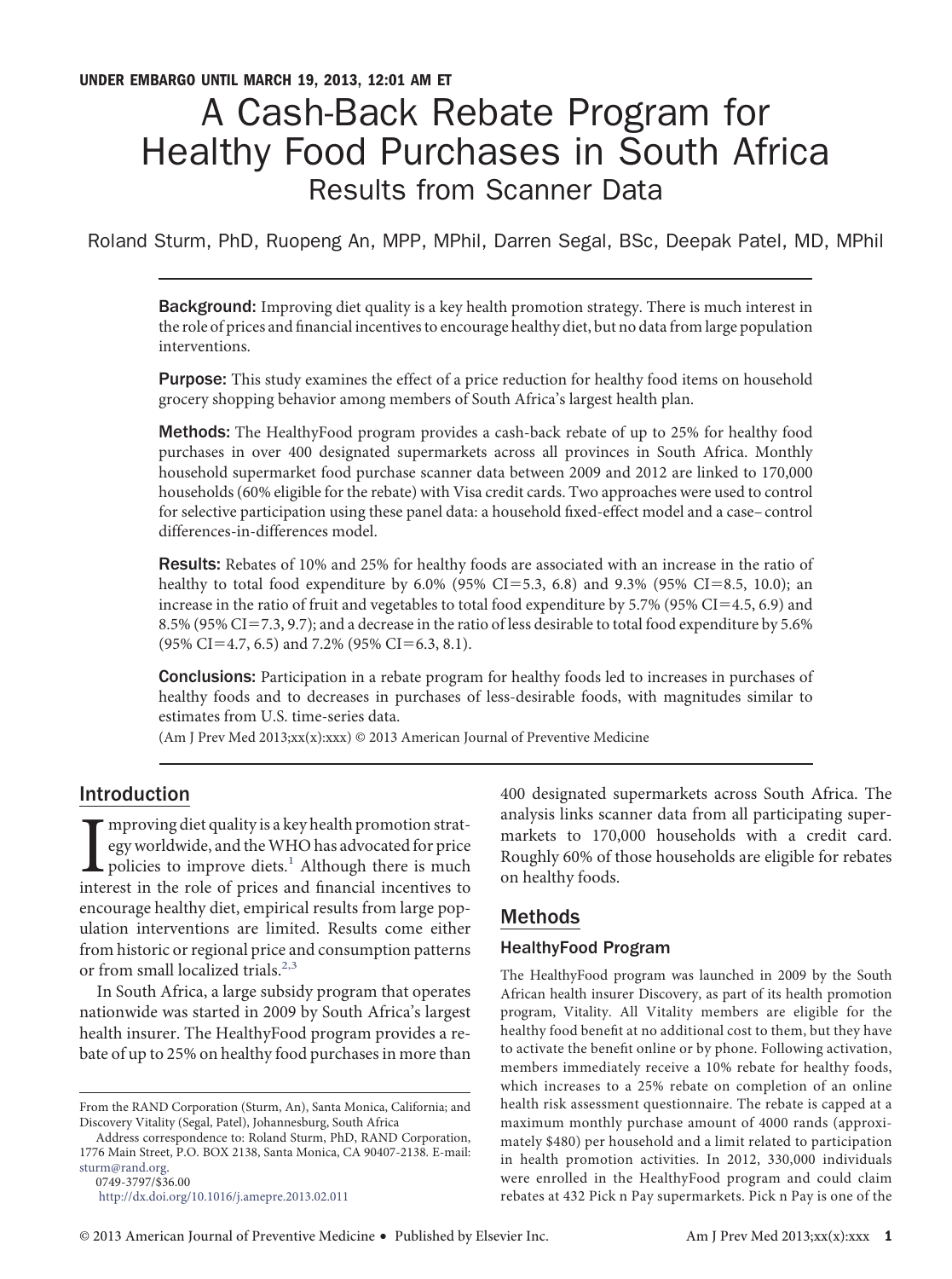three largest supermarket chains in South Africa, with a com-bined 78% market share.<sup>[4](#page-5-2)</sup>

Food items eligible for the rebate program were selected by a panel consisting of nutritionists, physicians, and behavioral scientists based on international guidelines $5,6$  on healthy nutrition, including those from South Africa and the U.S.<sup>5,6</sup> A complete list of eligible items (more than 6000) can be found on Discovery's website [\(www.discovery.co.za\)](http://www.discovery.co.za) and is also distributed as brochures to program participants. In some instances, items are eligible only in certain forms. For example, raw or minimally processed fruits and vegetables (e.g., canned or frozen) are eligible, but not those prepared with added sugars or salt; only nonfat dairy products are eligible. Participating supermarkets have in-store signs identifying eligible foods; they are also marked on the store receipt. The labeling was implemented prior to the study period and was not changed during the study period.

The panel identifıed less-desirable foods and beverages as those that are high in saturated fats, trans-fatty acids, added sugar, salt, or refıned starch. The less-desirable food group includes sweets, chocolates, ice cream, sugary foods, chips, sugar-sweetened beverages, and fried items. All foods not specifıcally classifıed as either healthy or less desirable were considered neutral and were neither encouraged nor discouraged.

#### Analytic Sample

Purchases before and after rebate eligibility were linked to households to assess the effect of a 10% or 25% price change [\(Figure 1](#page-1-0) shows the sample selection). Only purchases made with a Visa credit card issued by Discovery were analyzed, as this is the only identifying information for purchases for which there was no rebate. Approximately one third of all households that are enrolled in Discovery Vitality use this type of credit card.

Scanner data from Pick n Pay for credit card purchases from November 2009 to March 2012 are linked to 169,485 households. About 60% of the Vitality households activated the HealthyFood benefıt and initially received a 10% rebate on healthy food purchases; 67% of the households also completed the health risk assessment and became eligible for the 25% rebate. The remaining 40% did not receive a rebate on healthy food purchases. Purchases were collapsed into monthly observations, resulting in a total of 1,909,740 observations (household months). Household food purchases were separated into healthy foods (approximately 20% of total food spending); fruits and vegetables (a subcategory of healthy foods, 10% of total food spending); less-desirable foods (20% of spending); and neutral foods (60%).



<span id="page-1-0"></span>Figure 1. Sample selection

#### Variable Construction

The three dependent variables are the ratios of healthy food, fruit and vegetables, and less-desirable food to total food expenditure in a household. The dependent variables are ratios, because absolute purchase amounts at Pick n Pay were expected to increase (supermarkets participate to have a competitive advantage). By defınition, there are no data for months where individuals had no (linkable) food purchases at Pick n Pay (the ratio is undefıned).

The main explanatory variables are two dichotomous variables for receiving a 10% or 25% rebate (mutually exclusive) on healthy food purchases in a month. The reference group is households that were not eligible for any rebate. To analyze whether duration in the program is associated with changes in purchasing patterns (e.g., positive habit formation or a loss of novelty), two interactions between the number of months in a specifıc rebate policy (either 10% or 25%) and the corresponding dichotomous variable for receiving that rebate rate (either 10% or 25%) were added as regressors.

#### Statistical Models

Participation in the program was self-selected, and households are likely to differ in characteristics other than rebate level. Two methods were used to address this problem: household fıxed-effects models (the main model) and a case– control difference-indifferences method. The household fixed-effects method uses withinhousehold variations in program enrollment status to identify the rebate effects. This approach deals with any selection biases due to a household-specifıc component (observable or unobservable) that is constant over time. The approach cannot address differences between eligible and non-eligible households that vary over time.

Time trends and seasonality in grocery shopping pattern were controlled with a set of dichotomous variables for each specifıc month in a year. For each regression, one main-effect model and one interaction model were estimated. The Eicker-Huber-White sandwich estimator was used to calculate SEs clustered at the household level. All statistical analyses were conducted in STATA 12.

The case– control difference-in-differences method was used to calculate the effect of the rebate effect by subtracting the (change in ratios [of healthy food, fruit/vegetable, or less-desirable food to total food expenditure in a household] among people before and after they became eligible for the rebate) from the (change in ratios over the same time period among nonparticipants). For participants, the before/after period is demarcated by the date they became eligible for the rebate. Each of those households is matched to a household that enrolled in Discovery Vitality on the same month but never became eligible for the healthy foods rebate. This analysis may appear to be similar to a traditional difference-in-differences analysis, but it is a weaker design because the timing of the intervention (eligibility for the rebate) is not exogenously fıxed.

#### Other Limitations and Sensitivity Analyses

The data exclude purchases from competing supermarkets or other grocery stores and unlinkable cash purchases at Pick n Pay. An implied assumption of the analysis is that the linkable shopping carts at Pick n Pay are representative of total purchases. If shoppers switched from competing stores only for foods that receive a rebate, and not other foods, this would result in an overestimate of the effects of program participation on grocery shopping.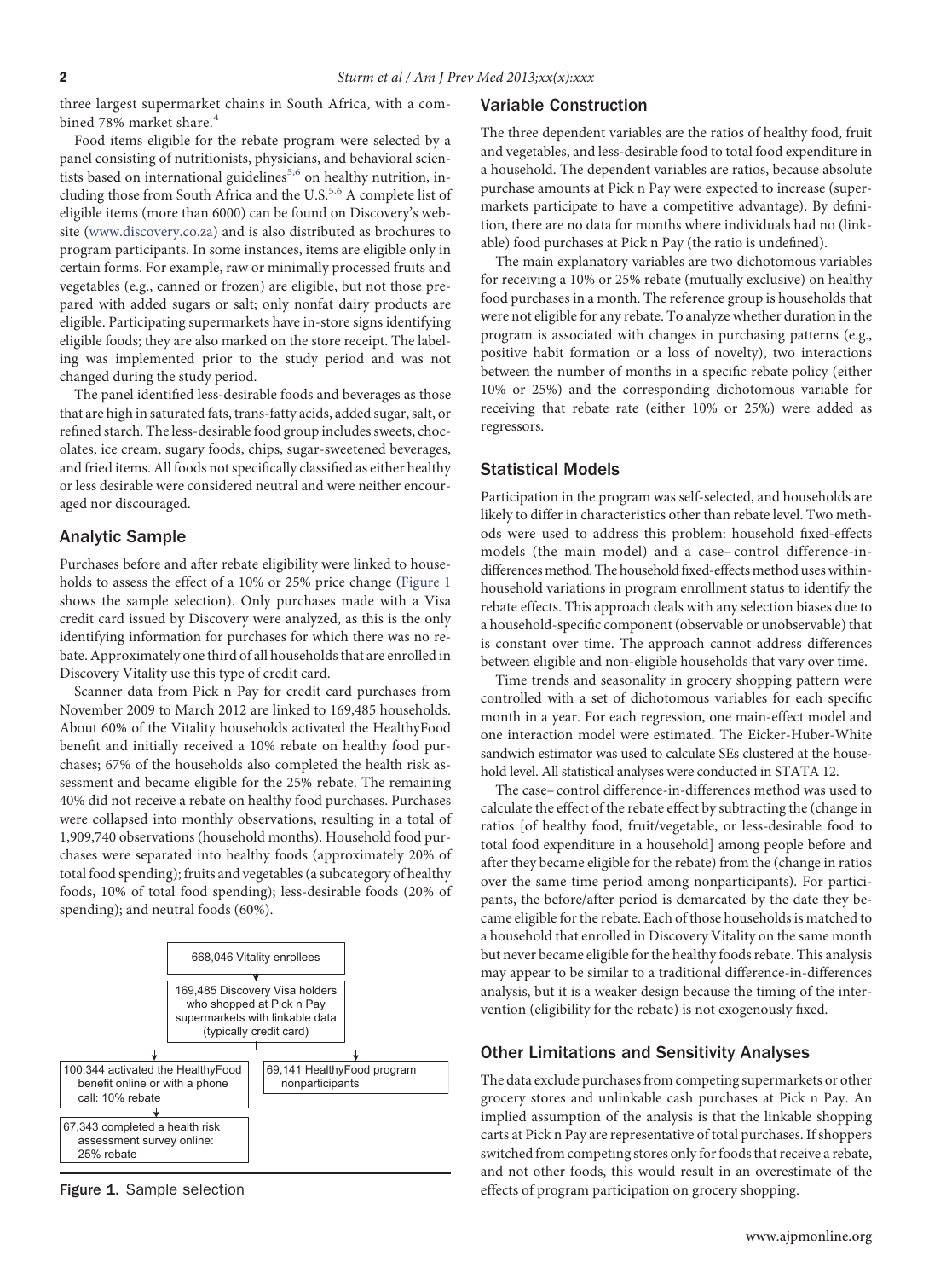The selective purchasing bias should be greater for individuals who live near alternative supermarkets (where additional time and travel costs for a second shopping trip are small); the bias should be smaller for individuals who live close to a Pick n Pay but far away from a competing store (where additional time and travel costs are large). As a sensitivity analysis, models are re-estimated for people who lived at least 1 kilometer closer to the nearest Pick n Pay than to the nearest competing supermarket. Shrinking coeffıcients on rebates is an indicator of selective purchasing and that estimates are biased upward (even for the smaller sample of nearby shoppers).

Households with very few linkable data may simply not shop at Pick n Pay very often or may rely more on cash transactions. If linkable data are not representative of purchases and payment mechanisms were related to the type of foods bought (e.g., using a credit card to buy eligible food items and cash to buy soft drinks), results would be biased. The bias would be small if few purchases are unlinkable, even with a strong relationship between transaction type and ratio of healthy foods, but would increase with the share of unlinkable purchases. Another sensitivity analysis re-estimates all models using only loyal Pick n Pay shoppers, defıned as having at least 15 months of regular purchases.

### Results

[Table 1](#page-2-0) provides baseline descriptive statistics on grocery shopping patterns at Pick n Pay supermarkets by (eventual) rebate status, demonstrating the importance of addressing selection biases: Households who became eligible for a rebate during the study period already had a larger proportion of overall food expenditure going toward healthy foods and a smaller proportion toward lessdesirable foods at baseline (when nobody was eligible for the rebate) than households that never participated in the program. Participants also lived closer to a Pick n Pay supermarket than to a competing supermarket; the opposite was true for nonparticipants. The difference between nonparticipants and participants is signifıcant at  $p<$  0.001 for all variables. No meaningful differences were found between the 10%-rebate group and the 25%-rebate group.

[Figure 2](#page-3-0) displays the case–control difference-indifferences analyses graphically and shows how outcomes change over time from baseline values [\(Table 1\)](#page-2-0). Among program participants, the ratio of fruit/vegetables [\(Figure 2,](#page-3-0) top panel) and healthy foods [\(Figure 2,](#page-3-0) middle panel) to total food expenditure increased and the ratio of less-desirable food to total food expenditure [\(Figure 2,](#page-3-0) bottom panel) decreased substantially after participants became eligible for a rebate. No similar increase/decrease was found among the matched ineligible households. The change appeared immediately after participants became eligible, and there was neither a convergence back to baseline levels nor an increasing effect over time. For healthy food purchases, there was an increase a few months before the actual rebate eligibility, suggesting some type of anticipation effect.

[Table 2](#page-4-0) reports the results from household fıxed-effect regression models. The ratios of healthy food purchases and of fruit/vegetables to total food purchases increases, whereas the ratio of less-desirable food purchases declines. All estimated coeffıcients are signifıcant at  $p<$  0.001. The increase in healthy food purchases is larger than the decline in less-desirable food purchases, which means that some of that shift is due to a decline in the ratio of neutral foods (e.g., a shift from 2% to nonfat milk rather than from ice cream to nonfat milk). That decline is also significant at  $p$  < 0.001.

Demand analyses commonly use relative changes or elasticities (percentage change in demand associated with a 1% change in price). To calculate the relative change, the coeffıcients in [Table 2](#page-4-0) were divided by the baseline values in [Table 1](#page-2-0) (the latter were taken as fıxed constants for calculating CIs). Rebates of 10% and 25% for healthy foods were associated with an increase in the ratio of expenditure on healthy foods to total food expenditure by 6.0% (95% CI=5.3, 6.8) and 9.3% (95% CI=8.5, 10.0); an increase in the ratio of expenditure on fruit and vegetables to

<span id="page-2-0"></span>Table 1. Baseline household food purchases at designated supermarkets (prior to eligibility for rebate), by eventual rebate status, M (SD)

| Variable                                                            | <b>Attribute</b> | No rebate     | 10% rebate  | 25% rebate  |
|---------------------------------------------------------------------|------------------|---------------|-------------|-------------|
| Total food expenditure (South African rand)                         | Continuous       | 558 (744)     | 1120 (1196) | 1073 (1117) |
| Ratio of healthy to total food expenditure                          | Continuous       | 0.17(0.13)    | 0.21(0.11)  | 0.21(0.12)  |
| Ratio of fruit and vegetable to total food expenditure              | Continuous       | 0.09(0.09)    | 0.10(0.08)  | 0.10(0.08)  |
| Ratio of less-desirable to total food expenditure                   | Continuous       | 0.22(0.17)    | 0.19(0.11)  | 0.19(0.12)  |
| Distance (km) from home to nearest Shoprite or<br>Woolworth's store | Continuous       | 1.72(2.10)    | 2.14(2.40)  | 2.11(2.39)  |
| Distance (km) from home to nearest Pick n Pay store                 | Continuous       | 2.11(1.99)    | 1.96(1.88)  | 1.96(1.91)  |
| Differential distance (km)                                          | Continuous       | $-0.38(1.18)$ | 0.18(1.77)  | 0.15(1.73)  |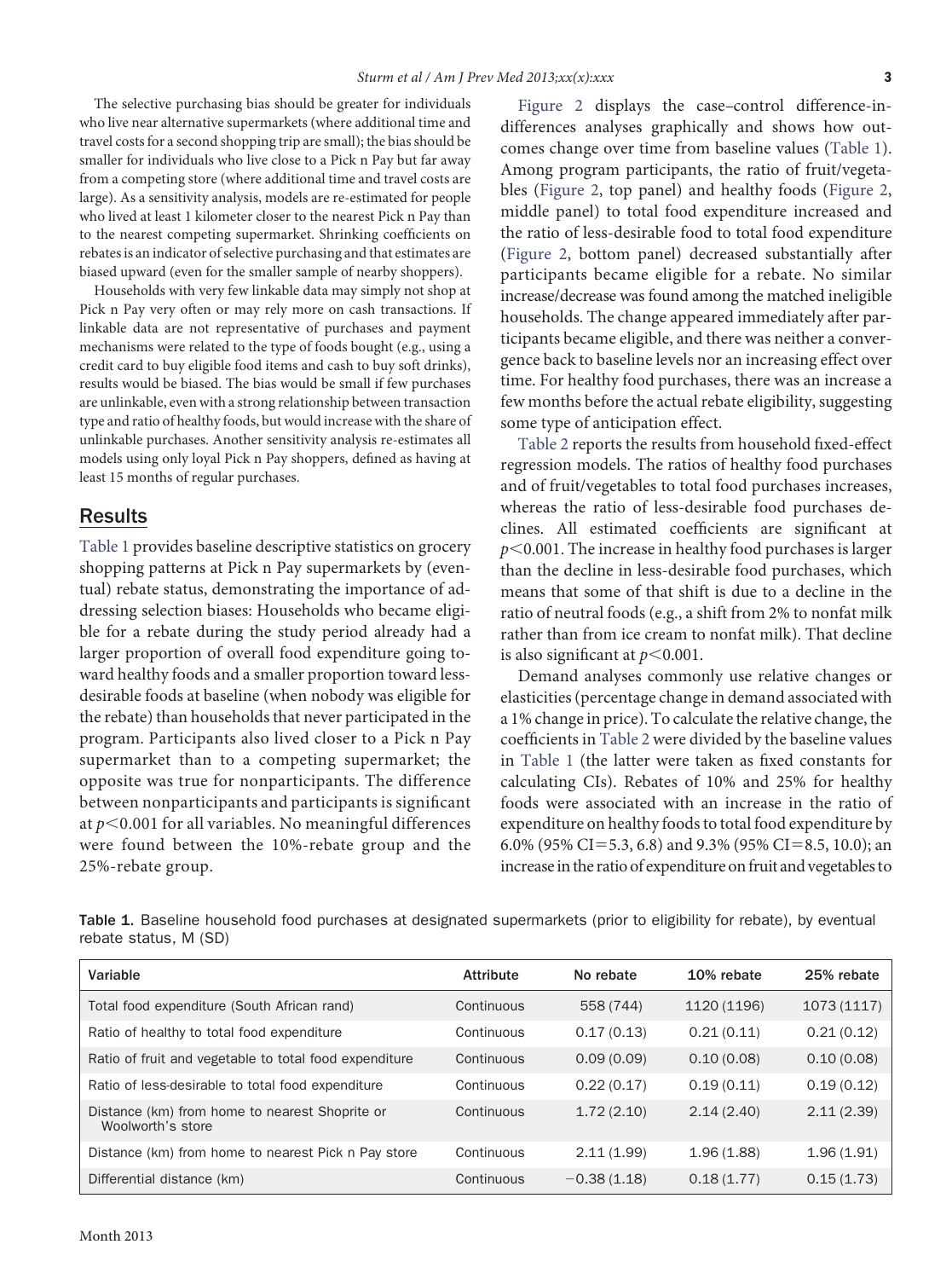

<span id="page-3-0"></span>Figure 2. Household food purchases among HealthyFood participants and nonparticipants before/after rebate reception

*Note:* Top panel shows ratio of expenditure on fruits and vegetables to total food expenditure; middle panel shows ratio of expenditure on healthy foods to total food expenditure; and bottom panel shows ratio of expenditure on less-desirable foods to total food expenditure. Trends are estimated using nonparametric kernel-weighted local polynomial regressions. Each HealthyFood program participant is matched to a randomly selected nonparticipant who enrolled in the Discovery Vitality program (Johannesburg, South Africa) in the same month as the participant.

total food expenditure by 5.7% (95% CI=4.5, 6.9) and 8.5% (95% CI=7.3, 9.7); and a decrease in the ratio of expenditure on less-desirable to total food expenditure by 5.6% (95% CI=4.7, 6.5) and 7.2% (95% CI=6.3, 8.1).

The third column in [Table 2](#page-4-0) shows the sensitivity analysis that restricts the sample to people who lived at least 1 kilometer closer to the nearest Pick n Pay supermarket than to the nearest competing store. It is a small group, but should be the group least likely to shop for discounted healthy foods only at Pick n Pay. If such a bias were to exist among shoppers generally, this sensitivity analysis should show smaller effect sizes, but point estimates are larger than for the full sample (although not signifıcantly larger for fruit/vegetables or less-desirable foods). Another sensitivity analysis repeats the analysis for "loyal" shoppers only, but without substantive changes.

An alternative specifıcation of the fıxed-effects models allows for an interaction between duration in the program and rebate. Time in the program does not appear to play a major role, and the estimated coeffıcients are small (not shown). This fınding suggests that the price effects on food purchase remain stable over time, that is, people respond immediately and permanently to the price effect.

## **Discussion**

This study examines the relationship between a price reduction for healthy food items and supermarket shopping in a nationwide program. Rebates predict a higher ratio of expenditure on healthy to total food expenditure and a lower ratio of expenditure on less-desirable food to total food expenditure. A 10% rebate predicts a 6.0% increase in the ratio of expenditure on healthy foods to total food expenditure, a 5.7% increase in the ratio of expenditure on fruits and vegetables (a subcategory of healthy foods) to total food expenditure, and a 5.6% decrease in the ratio of expenditure on less-desirable foods to total food expenditure. A 25% rebate predicts a 9.3% increase in expenditure on healthy foods; an 8.5% increase in expenditure on fruits/vegetables, and a 7.2% decrease in expenditure on less-desirable foods (all increases are as a proportion of baseline ratios). The price effects remain stable over time.

Sensitivity analyses to identify biases that could be a consequence of data collection (only purchases paid by credit card) or strategic consumer behavior (more shopping at Pick n Pay, but only for foods eligible for rebates) suggest that biases due to payment type or strategic shopping are negligible. Rebate eligibility is not randomly assigned, but households have to opt into the program even though the program is free to them. Program participation results from the interaction between program rules, geographic location, and taste and lifestyle preferences.

A direct comparison of purchasing patterns between households eligible for the rebate and those not eligible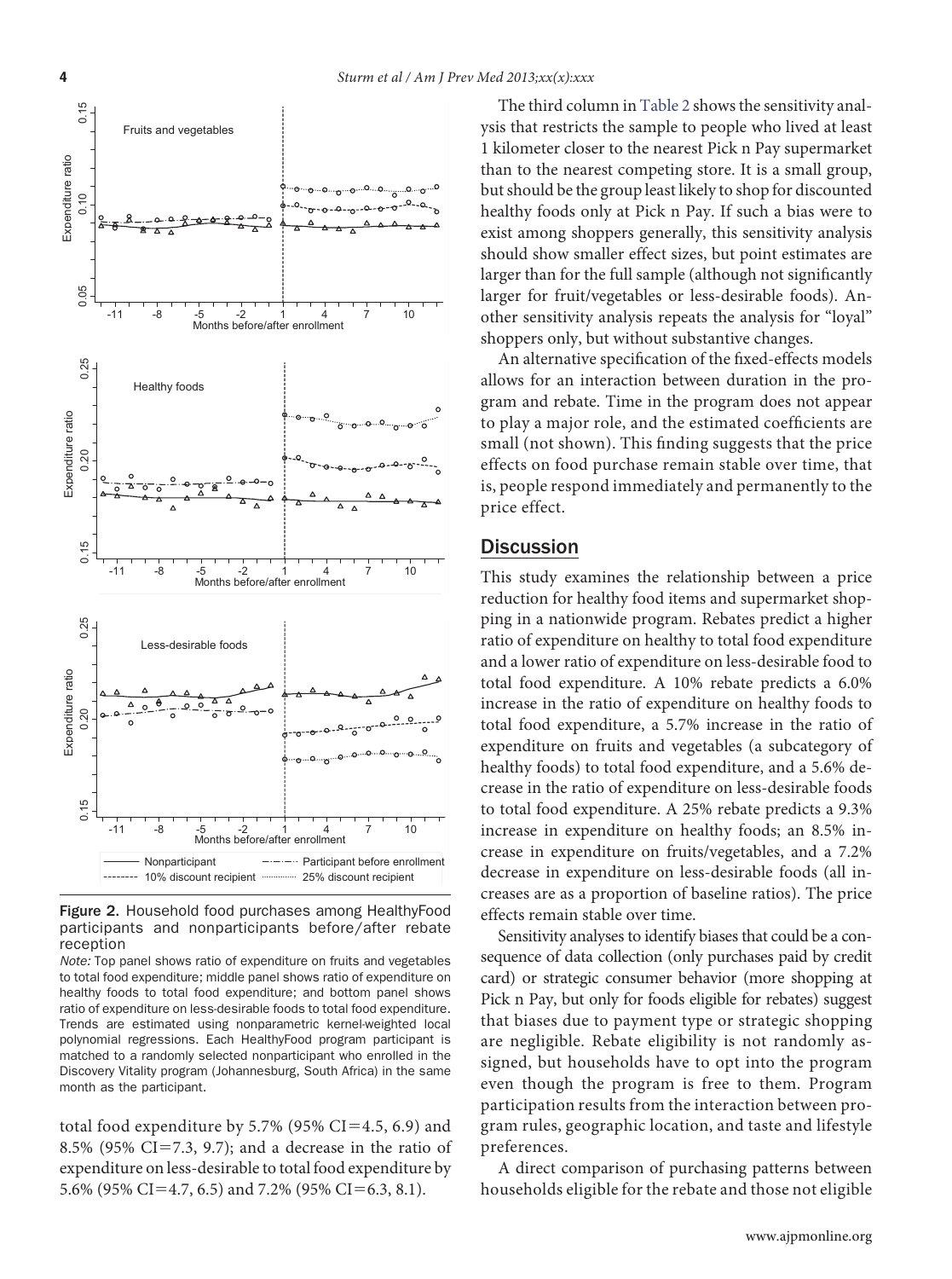<span id="page-4-0"></span>

|  |  |  |  |  |  |  |  |  | Table 2. Estimated rebate effects on household food purchases at designated supermarkets |  |  |
|--|--|--|--|--|--|--|--|--|------------------------------------------------------------------------------------------|--|--|
|--|--|--|--|--|--|--|--|--|------------------------------------------------------------------------------------------|--|--|

|                                                       | All shoppers        |                                                                                     | <b>Nearby shoppers</b> |                        |  |  |  |
|-------------------------------------------------------|---------------------|-------------------------------------------------------------------------------------|------------------------|------------------------|--|--|--|
| Dependent variable                                    | 10% rebate          | 25% rebate                                                                          | 10% rebate             | 25% rebate             |  |  |  |
| Ratio of healthy to total food expenditure            | $0.0127**$ (0.0008) | $0.0195**$ (0.0008)                                                                 | $0.0182**$ (0.0032)    | $0.0254**$ (0.0032)    |  |  |  |
| Ratio of fruit/vegetable to total food<br>expenditure | $0.0057$ (0.0006)   | $0.0085$ ** (0.0006)                                                                | $0.0063*(0.0022)$      | $0.0091^{**}$ (0.0022) |  |  |  |
| Ratio of less-desirable to total food<br>expenditure  |                     | $-0.0106**$ (0.0009) $-0.0137**$ (0.0009) $-0.0145**$ (0.0032) $-0.0165**$ (0.0032) |                        |                        |  |  |  |

*Note:* Boldface indicates significance. Reported parameters (SE in parentheses) are estimated using linear household fixed-effect models, controlling for month/year fixed effects. Nearby shoppers (*n*56,908 households) are defined as those who lived at least 1 kilometer closer to the nearest Pick n Pay supermarket relative to the nearest Shoprite or Woolworth's supermarket. The Eicker-Huber-White sandwich estimator is used to calculate SEs clustered at the household level.

\**p*-0 .01, \*\**p*-0.001

would confound price effects with determinants of participation selection. Such confounding cannot be satisfactorily addressed in cross-sectional data where adjustment is based on observed variables. With panel data, however, confounding factors (even if unobservable) can be controlled as long as they are constant (e.g., if a participating household always bought x% more healthy foods than a nonparticipating household at the same set of prices during the study period). Controlling for factors in this way is not a complete solution for any possible selection effects as the model cannot control for unobserved time-varying differences between participating and nonparticipating households.

Studying a large real-life program entails compromises resulting from the day-to-day operations of supermarkets and health plans. At times, it allows unexpected ways to strengthen an analysis (in this case, creating panel data of credit card holders). At other times, even seemingly simple analyses become infeasible. For example, software transitions at the supermarket made it impossible to obtain data prior to 2009 (i.e., before and after stores added signs for healthier food choices). There were no changes in signage during the study period.

Economic studies typically express price responses in terms of elasticities (i.e., the percentage change in sales when prices change by 1%). A recent systematic review compiled fındings from 160 studies, primarily time-series analyses of aggregated data (99 studies) or surveys (34 studies) in the U.S. $7$  Scanner data have not yet been used much, as this is a relatively recent technology and no research has distinguished healthier versus less healthy food purchase patterns beyond a single food group (e.g., substitution of whole milk with low-fat milk).

The most studied food groups were meats and milk, although there were 20 U.S.-based studies for fruits and vegetables.<sup>[7](#page-5-4)</sup> The average price elasticity for fruit was 0.70 and for vegetables 0.58. Assuming that total purchases

remain constant and only the composition changes, the 5.7% increase in fruit/vegetable consumption associated with the 10% rebate implies an elasticity of 0.57. Another systematic review, not based on interventions, suggested that a 20% price discount could increase fruit and vegetable consumption by  $10\%$ <sup>[3](#page-5-5)</sup>. The current analysis found that a 25% rebate is associated with an 8.5% increase in fruit and vegetable purchases.

The comparability is limited in that this study looks at ratios, not total amounts. Rebates and price subsidies for healthy food can also have an income effect. Even if the share of expenditure on healthy foods increases, total purchases or consumption, including that of less-desirable items, may also increase, although there seems to be no evidence for such an effect.<sup>3,8</sup> Subsidizing healthier foods may improve diet quality, but that does not necessarily indicate a change in total calorie consumption (or obesity rates).

Although the HealthyFood program is timely in addressing a topical worldwide policy question, its generalizability to other populations remains uncertain. The program is unique due to its size and geographic scope and because it is the only large price intervention led by the private sector on an ongoing basis. That factor makes the current study novel and interesting but also contributes to its limitations by weakening the study design. Nevertheless, this study serves as an important data point in the ongoing effort to quantify the influence of prices on dietary behaviors.

The results from this rebate program suggest that reducing the costs of healthy food purchases is likely to change purchasing patterns in a meaningful way. However, it is not a cheap way to achieve major changes in population diets. Changes in purchases are commensurate with price changes, but even a large price change for healthy foods (e.g., 25%) can at best address a small part of the discrepancy between population dietary patterns and dietary guidelines.